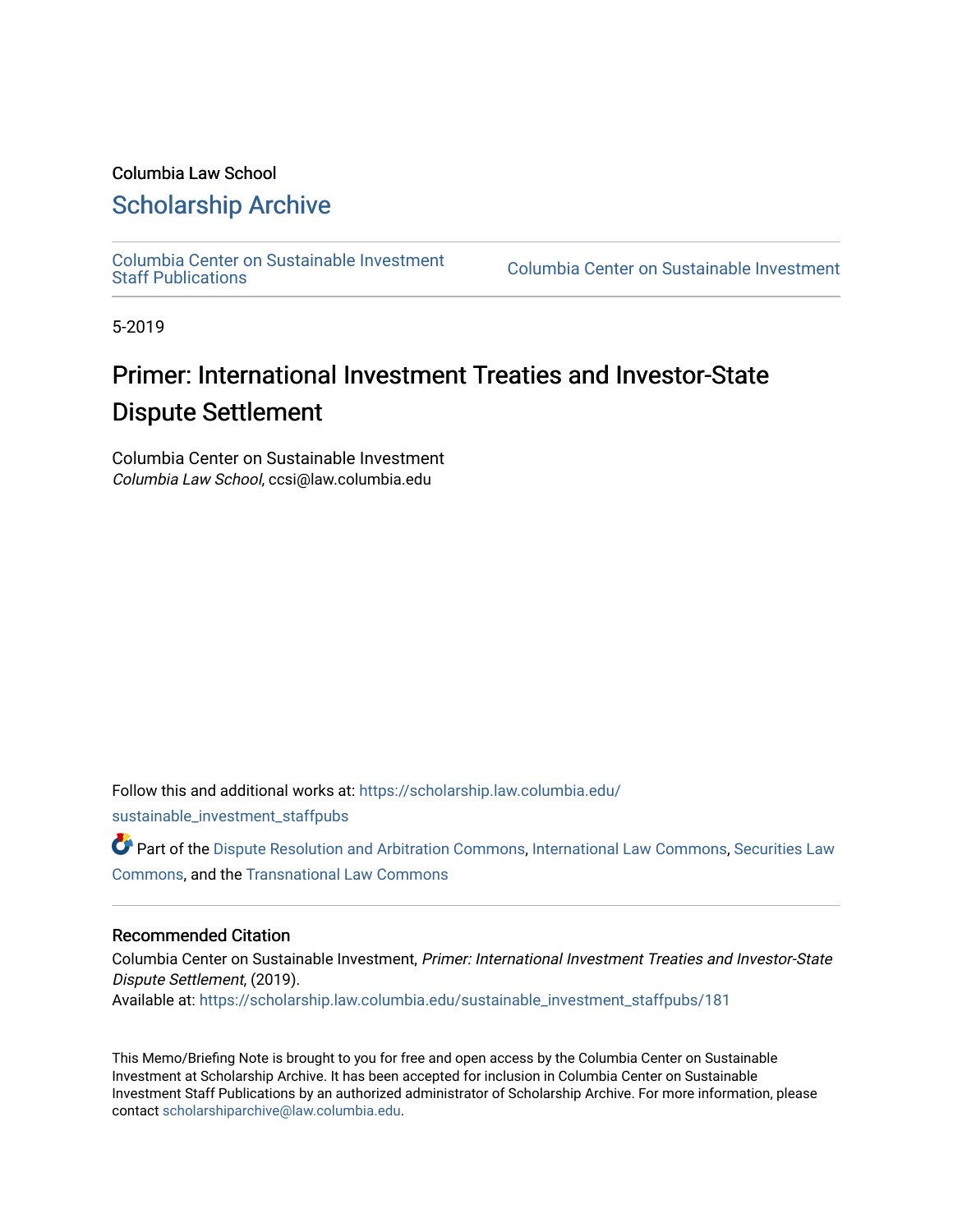

# **Primer: International Investment Treaties and Investor-State Dispute Settlement**

# **[Updated as of May 31, 2019]**

**What Are International Investment Agreements (IIAs)?** IIAs are bilateral or multilateral treaties that commit state-parties to afford specific standards of conduct to foreign investors from the other state-parties. These treaties grant foreign investors certain benefits, including recourse to Investor-State Dispute Settlement (ISDS) to resolve disputes with host states. Over [3,300](https://investmentpolicyhub.unctad.org/IIA) [agreements](https://investmentpolicyhub.unctad.org/IIA) have been concluded worldwide, including [NAFTA](https://investmentpolicyhub.unctad.org/IIA/country/223/treaty/3104) and the [Comprehensive](https://investmentpolicyhub.unctad.org/IIA/treaty/3808?bt=true&oiia=true&sy=-1&ey=-1&dos=true&dei=false&dot=false&sin=true&ss=true&sif=true&st=true&rot=true&wt=false&nt=false&ol=false&np=true&wp=false&wsi=false&freeText=comprehensive%20and%20progressive%20&tit=true&titf=false&intra=false&extra=false&ais=false&ro=false&ro_by=false&ro_ing=false&io=false&io_by=false&io_ing=false&sttype_1=true&sttype_2=true&sttype_3=true&sttype_4=true) and [Progressive TransPacific Partnership](https://investmentpolicyhub.unctad.org/IIA/treaty/3808?bt=true&oiia=true&sy=-1&ey=-1&dos=true&dei=false&dot=false&sin=true&ss=true&sif=true&st=true&rot=true&wt=false&nt=false&ol=false&np=true&wp=false&wsi=false&freeText=comprehensive%20and%20progressive%20&tit=true&titf=false&intra=false&extra=false&ais=false&ro=false&ro_by=false&ro_ing=false&io=false&io_by=false&io_ing=false&sttype_1=true&sttype_2=true&sttype_3=true&sttype_4=true).

**What is Investor-State Dispute Settlement (ISDS)?** IIAs allow foreign investors (individuals and companies) to allege treaty violations by suing states through ad hoc arbitration. Arbitration tribunals are composed of party-appointed (and party-paid) private lawyers. Tribunals are not bound by precedent, and can order remedies (usually in the form of monetary awards) to investors if they find that states have breached treaty obligations. Notably, in most cases investors are not required to attempt to resolve disputes through available domestic remedies before filing ISDS claims. This is extraordinary and unusual: by contrast, the WTO only permits states to raise claims against other states, and international human rights courts require claimants to attempt to exhaust domestic remedies before raising disputes at the supranational level.

**Why do countries sign IIAs?** States often ground support for IIAs in their perceived ability to: (1) promote investment flows, (2) depoliticize disputes between investors and states, (3) promote the rule of law, and (4) provide compensation for various harms done to investors. However, some state and other stakeholders have begun to question whether IIAs are in fact strategically tailored to deliver on these objectives [effectively](http://ccsi.columbia.edu/2017/12/11/investor-state-dispute-settlement-what-are-we-trying-to-achieve-does-isds-get-us-there/) and efficiently, and worry about the [costs](http://ccsi.columbia.edu/2018/04/20/costs-benefits-iias/) that IIAs may [impose](http://ccsi.columbia.edu/2018/04/20/costs-benefits-iias/) on states and stakeholders within them. [Empirical](https://www.iisd.org/sites/default/files/publications/assessing-impacts-investment-treaties.pdf) evidence is, for instance, indeterminate as to whether IIAs actually stimulate new investments, let alone whether those investments in fact benefit host (or home) countries, or whether the [benefit](https://www.oecd-ilibrary.org/finance-and-investment/societal-benefits-and-costs-of-international-investment-agreements_e5f85c3d-en) of any new [investment](https://www.oecd-ilibrary.org/finance-and-investment/societal-benefits-and-costs-of-international-investment-agreements_e5f85c3d-en) outweighs the costs that may be associated with investment treaties (e.g., in the form of lost regulatory space, costs of defending disputes, and costs of paying adverse awards).

**What privileges do IIAs provide to investors?** IIAs typically require states to provide foreign investors certain standards of treatment. Provisions include:

• Requirements to compensate investors in the event of direct or indirect expropriations, $<sup>1</sup>$ </sup>

<sup>1</sup> Indirect expropriations are defined as one or a series of government measures that substantially deprive investors of the value of their investments. Under international investment law, the aim or intent of the government measure (ie., whether it is taken in the public interest) is not a defense to liability. There are similar protections under the US Constitution, but the doctrines are not coextensive, with decisions under US law generally more deferential to government action than decisions of ISDS tribunals. See [here,](http://ccsi.columbia.edu/2018/04/20/costs-benefits-iias/) n 69 (and associated text).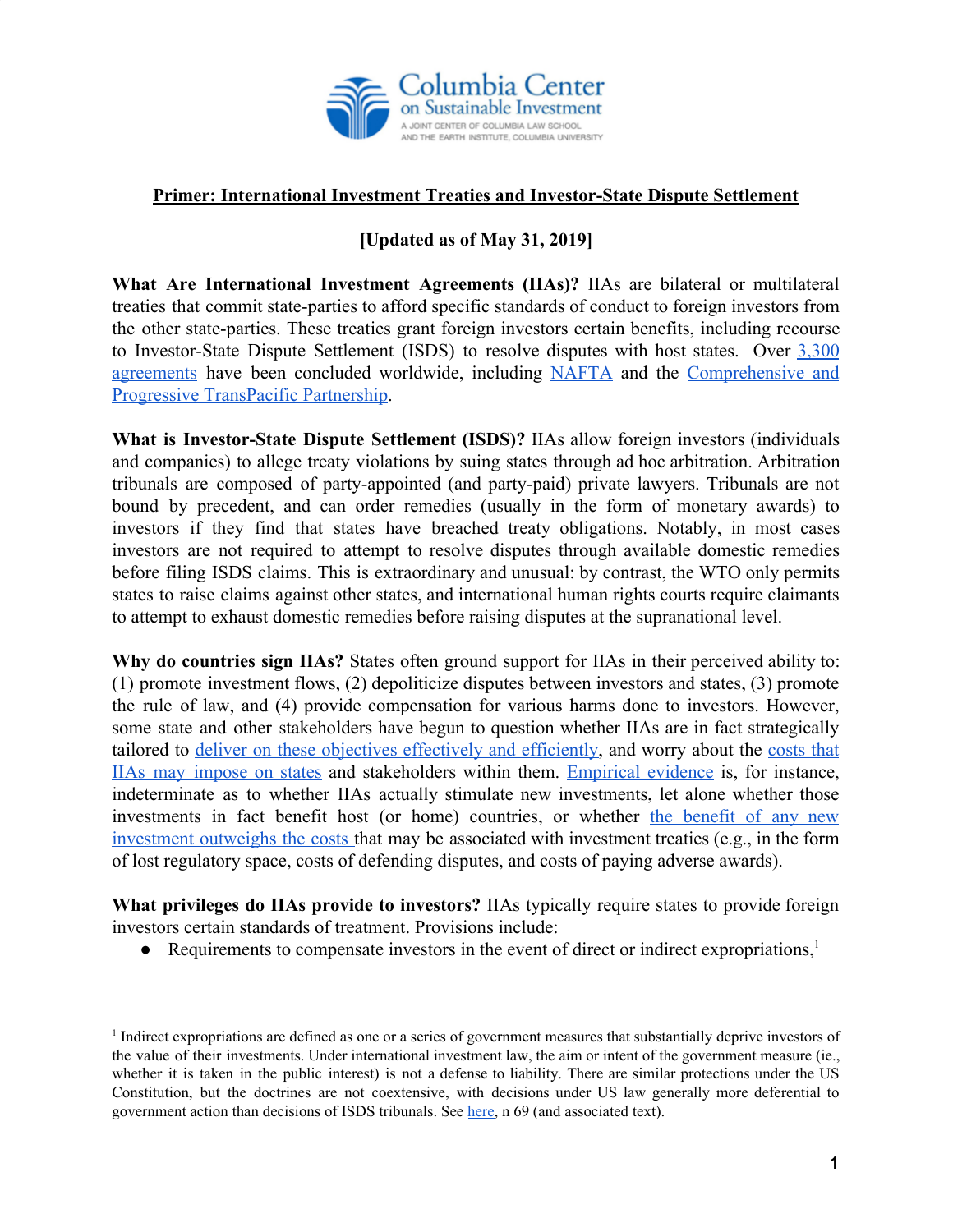

- Protections against "unfair" or "inequitable" treatment by government actors, which have been interpreted to cover investors' "legitimate [expectations"](https://www.uclalawreview.org/fundamental-shift-in-power/) about future business activities and government conduct, and
- Protections against "discrimination," which have been interpreted to prevent disparate treatment even in the absence of nationality-based discrimination.

**How does ISDS affect states' ability to govern?** One way of thinking about the treaties is that they provide internationally enforceable substantive protections for covered investors' economic rights and interests that are akin to the ["Lochnerism"](http://sites.gsu.edu/us-constipedia/west-coast-hotel-v-parrish-1937/) of the US Supreme Court until the 1930s. This approach privileges the economic rights and interests of international investors/ multinational enterprises (MNEs) over competing economic and non-economic interests of other entities and individuals. (Distinct from Lochnerism, however, where the US Supreme Court was able to shift course, it is particularly difficult to cause course corrections in international investment law when concerns arise that interpretations or applications of the law are misguided). The deferential treatment afforded to economic interests increases the cost of regulating, and as USTR recently acknowledged may even chill good faith action in the [public](https://worldtradelaw.typepad.com/ielpblog/2018/03/brady-lighthizer-isds-exchange.html) [interest](https://worldtradelaw.typepad.com/ielpblog/2018/03/brady-lighthizer-isds-exchange.html).

Cases have been brought against states to challenge myriad actions, including, among other things:

- Efforts to combat tax evasion and money laundering;<sup>2</sup>
- Efforts to strengthen environmental laws or enforcement thereof; $3$
- Government regulation of the price and quality of essential public services such as provision of water and energy;<sup>4</sup>
- Government regulation of health care products and services; $<sup>5</sup>$ </sup>
- Government efforts to set intellectual property protections at a level that balances private and public needs;<sup>6</sup>
- Government initiatives to try to mitigate the effects of historic discrimination;  $7$  and
- Government efforts to ensure foreign investment catalyzes domestic development.<sup>8</sup>

<sup>2</sup> *Federal Elektrik Yatirim v. Uzbekistan,* ICSID Case No. ARB/13/9; *Quiborax v. Bolivia*, ICSID Case No. ARB/06/2, Award, 16 September 2015.

<sup>3</sup> *Glamis Gold Ltd. v. United States,* Award, 8 June 2009; *Lone Pine Resources v. Canada,* ICSID Case No. UNCT/15/2 (UNCITRAL); *Vattenfall AB, Vattenfall Europe AG, Vattenfall Europe Generation AG v. Germany, ICSID Case No. ARB/09/6.*

*<sup>4</sup> United Utilities (Tallinn) B.V. and Aktsiaselts Tallinna Vesi v. Estonia,* ICSID Case No. ARB/14/24; *Suez, Sociedad General de Aguas de Barcelona, S.A. and Vivendi Universal, S.A. v. Argentina,* ICSID Case No. ARB/03/19, Award, 9 April 2015*; TECO Guatemala Holdings, LLC v. Guatemala,* ICSID Case No. ARB/10/23, Award, 19 December 2013, and Decision on Annulment, 5 April 2016.

<sup>5</sup> *Achmea B.V. v. The Slovak Republic,* PCA Case No. 2013-12 (UNCITRAL); *HICEE B.V. v. The Slovak Republic,* PCA Case No. 2009-11 (UNCITRAL), Final Award, 17 October 2011; *Apotex Holdings Inc. and Apotex Inc. v. United States of America*, ICSID Case No. ARB/AF/12/1, Award, 25 August 2014.

<sup>6</sup> *Eli Lilly and Company v. Canada*, ICSID Case No. UNCT/14/2 (UNCITRAL), Final Award, 16 March 2017.

<sup>7</sup> *Piero Foresti, Laura de Carli & Others v. South Africa*, ICSID Case No. ARB(AF)/07/1, Award, 4 August 2010.

<sup>8</sup> *Mobil Investments Canada Inc. and Murphy Oil Corporation v. Canada*, ICSID Case No. ARB(AF)/07/4.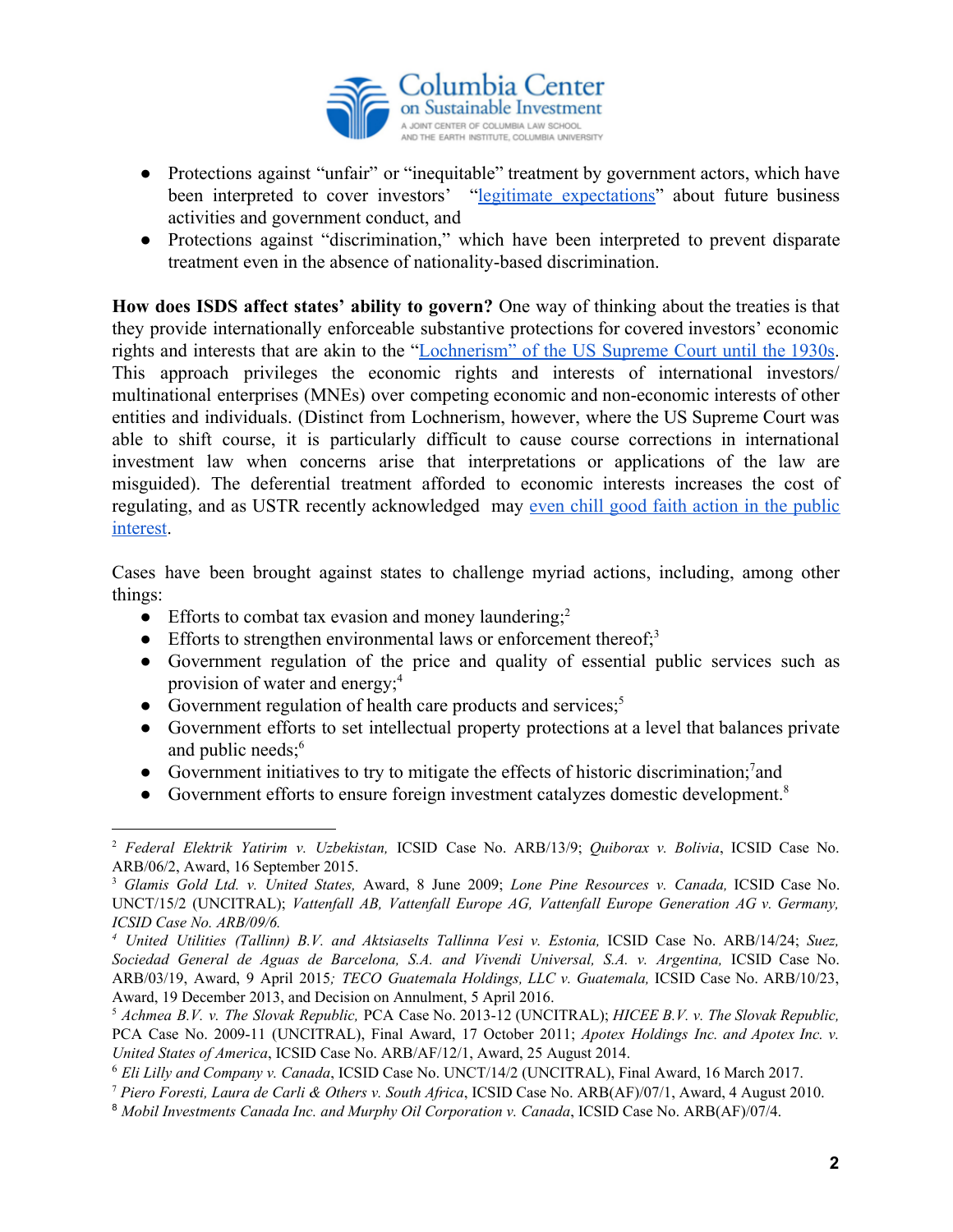

**How are the rights of third-parties impacted by ISDS disputes?** ISDS proceedings are relatively opaque, secretive, and exclusive compared to the US and other domestic legal systems, with the latter providing for transparency and mechanisms to take into account the rights and interests of non-parties. Tribunals often have discretion to accept, or not, third-party amicus briefs, which are frequently rejected even when the rights or interests of the [non-parties/amici](https://pubs.iied.org/17638IIED/?s=IIEDBRIEF) are directly at stake in the ISDS claim. Unlike common legal protections that allow affected non-parties to participate in cases (e.g. as impleaders or interpleaders), and/or require cases to be dismissed if third-parties will be affected but cannot join the proceedings, affected third parties in ISDS have no clear ability to effectively intervene in an ISDS proceeding, and there are no rules ensuring that ISDS cases will be dismissed when they threaten third-parties' rights. Governments recently [affirmed](http://www.uncitral.org/uncitral/en/commission/working_groups/3Investor_State.html) that international reform efforts should address concerns that the [rights or interests of third parties can be affected](http://ccsi.columbia.edu/work/projects/access-to-justice/) by ISDS disputes.

**How many cases have there been?** Through the end of 2018, at least 942 [cases](https://investmentpolicyhub.unctad.org/ISDS/AdvancedSearchResults) had been filed. 9 There has been a rapid proliferation of these cases in recent years; while the first ISDS case was initiated in 1987, over half of all cases to date were filed between 2012 and 2018.

**Who usually brings ISDS cases? Who usually defends them?** Successful claims are [typically](https://digitalcommons.osgoode.yorku.ca/cgi/viewcontent.cgi?referer=https://www.google.com/&httpsredir=1&article=1136&context=olsrps) brought by large [multinational](https://digitalcommons.osgoode.yorku.ca/cgi/viewcontent.cgi?referer=https://www.google.com/&httpsredir=1&article=1136&context=olsrps) corporations: companies with over US\$1 billion in annual revenue and individuals worth more than US\$100 million have received about 94.5% of the aggregate ISDS-ordered financial transfers  $(93.5\%$  if pre-award interest is included).<sup>10</sup> The vast majority of ISDS claims are brought against low- and middle-income states.<sup>11</sup>

**Who decides cases?** ISDS cases are typically decided by panels of three [arbitrators](https://www.tni.org/en/briefing/profiting-injustice), jointly appointed and paid for by the investor and the respondent state (one arbitrator is selected by each party and one selected jointly). Arbitrator selection is generally not subject to any qualification requirement (e.g. areas of expertise), nor meaningful conflict of interest or impartiality requirements. A small pool of arbitrators are appointed and reappointed in the vast majority of cases. Some arbitrators also "[double-hat,](https://esil-sedi.eu/post_name-118/)" representing claimants in ISDS disputes while also sitting as arbitrators in other cases. This can and has led to scenarios in which attorneys have used awards they have issued as "arbitrators" to support their legal positions when arguing as counsel. (*As noted below, the European Union is currently leading an effort to replace party-appointed and party-paid arbitrators by a standing body or roster of adjudicators and is*

<sup>&</sup>lt;sup>9</sup> However, not all cases or filings are public because rules requiring transparency are not consistently adopted or applied. Disputing parties, and/or the arbitrators, could still decide to try to keep the arbitrations partially or totally confidential, though in such cases, journalists and other may try to use Freedom of Information laws to try to access the relevant information.

<sup>10</sup> Gus Van Harten & Pavel Malysheuski, 'Who has benefited financially from investment treaty arbitration? An evaluation of the size and wealth of claimants' (2016) Osgoode Hall Law School Legal Studies Research Paper Series 12(3), Research Paper No. 14, 1.

<sup>11</sup> Daniel Behn and Ana Maria Daza, "The Defense Burden in International Investment Arbitration" (2019) PluriCourts Working Paper (*forthcoming*).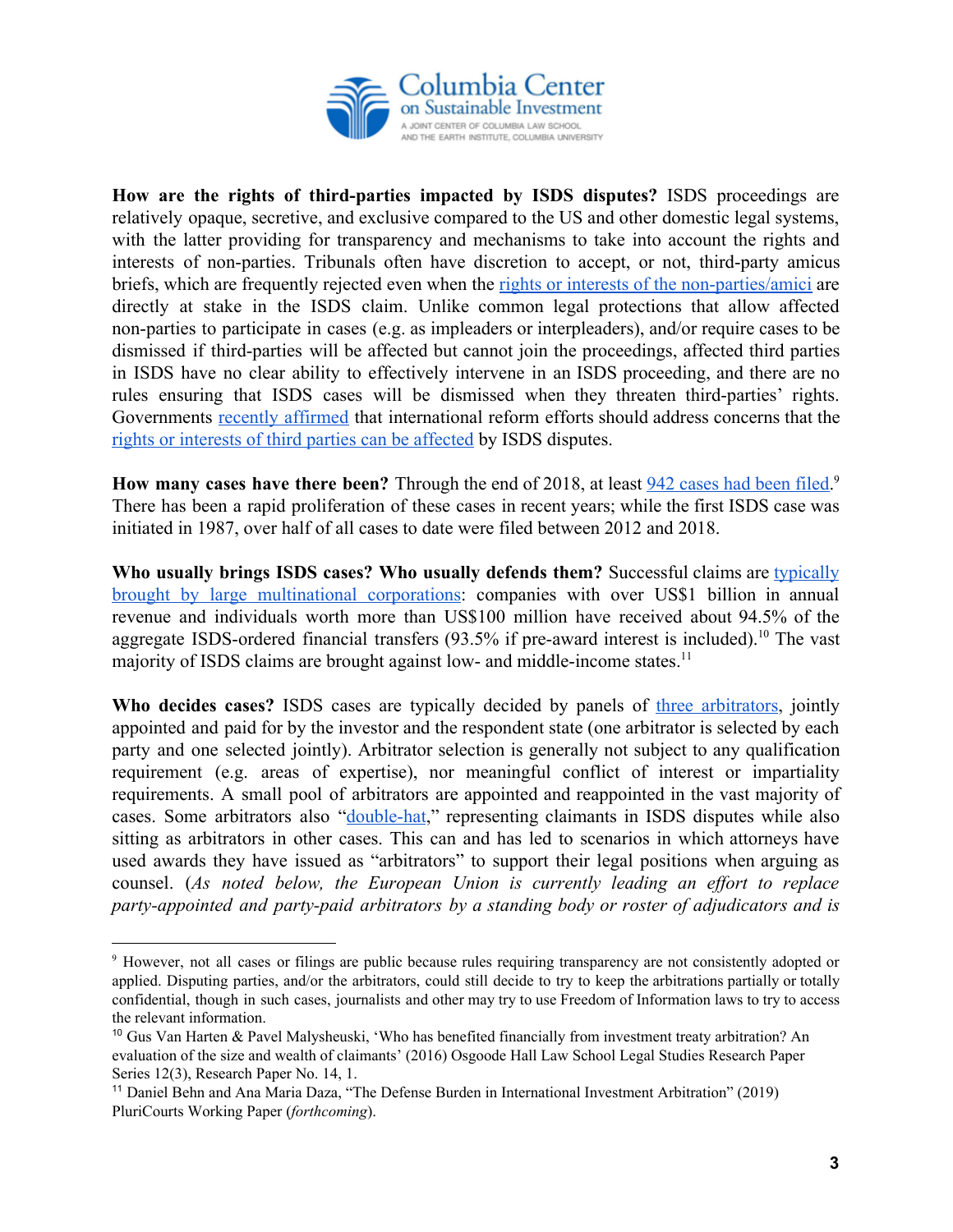

*also working to prevent "double-hatting" in treaties currently under negotiation as well as [through the process at the United Nations Commission on International Trade Law](https://uncitral.un.org/en/working_groups/3/investor-state)*).

**What do arbitrators consider in deciding cases?** Arbitral tribunals look first and foremost at the provisions of the relevant investment treaty in deciding cases. Whether or not a challenged governmental action (or inaction) is consistent with domestic law (or even other areas of international law (e.g. UNFCCC, human rights frameworks, etc.) is generally not considered to be a defense to claims or liability under the IIA (but a breach of domestic law may be deemed to violate the IIA). Conversely, because treaties almost universally place enforceable obligations only on states, not investors, meaning that states can generally not initiate claims nor bring counterclaims in ISDS, an investor may win a case even if it has violated domestic law or other international human rights or environmental norms in relation to its operation of the investment. To influence interpretation, the state defending itself, as well the other state party or parties to the treaty (including the investor's home state) can offer joint (and unilateral) [interpretations](http://ccsi.columbia.edu/files/2014/04/State_control_over_treaty_interpretation_FINAL-April-5_2014.pdf) to clarify what treaty provisions mean. But what a defendant state says about the meaning of the treaty is generally not binding (nor necessarily persuasive) for the tribunal interpreting the agreement. Tribunals may draw from prior ISDS decisions but are not bound by precedent.

**What happens when investors win cases?** ISDS tribunals do not generally purport to overturn or require reversal of state conduct; instead they typically award monetary damages to investors (often in cases where monetary damages would not be the remedy under comparable domestic law, where remand or other equitable remedies may apply). But the line between those categories of relief has become increasingly blurred. Tribunals have, for instance, ordered injunctive relief against states (e.g., telling the executive to halt tax collection efforts, cease criminal proceedings, and preclude enforcement of domestic court judgments) and have then found states monetarily liable for government decisions not to comply with those tribunal orders. Awards against states regularly climb into the hundreds of millions of dollars, and have reached billions of dollars.<sup>12</sup> The average claim against states (removing outliers) is at nearly US\$300 million, and in cases won by investors, the average award is just over US\$120 million.<sup>13</sup> Low and middle income countries are often subject to awards that consume large portions of their annual budgets (i.e., resources that could otherwise be spent on health, education, and other national priorities). Awards are highly enforceable and cannot be "appealed" as such, even if there was a mistake of law or fact. If states don't pay the awards, and the investors face trouble enforcing awards through, e.g., seizure of government assets, investors may try to get their "home" states to place diplomatic pressure on the host government.

 $12$  Ibid.

<sup>&</sup>lt;sup>13</sup> Ibid. (including all claims analyzed, including outliers, the amount claimed would be US\$ 1,476,000,000 and amount awarded US\$ 472,795,000).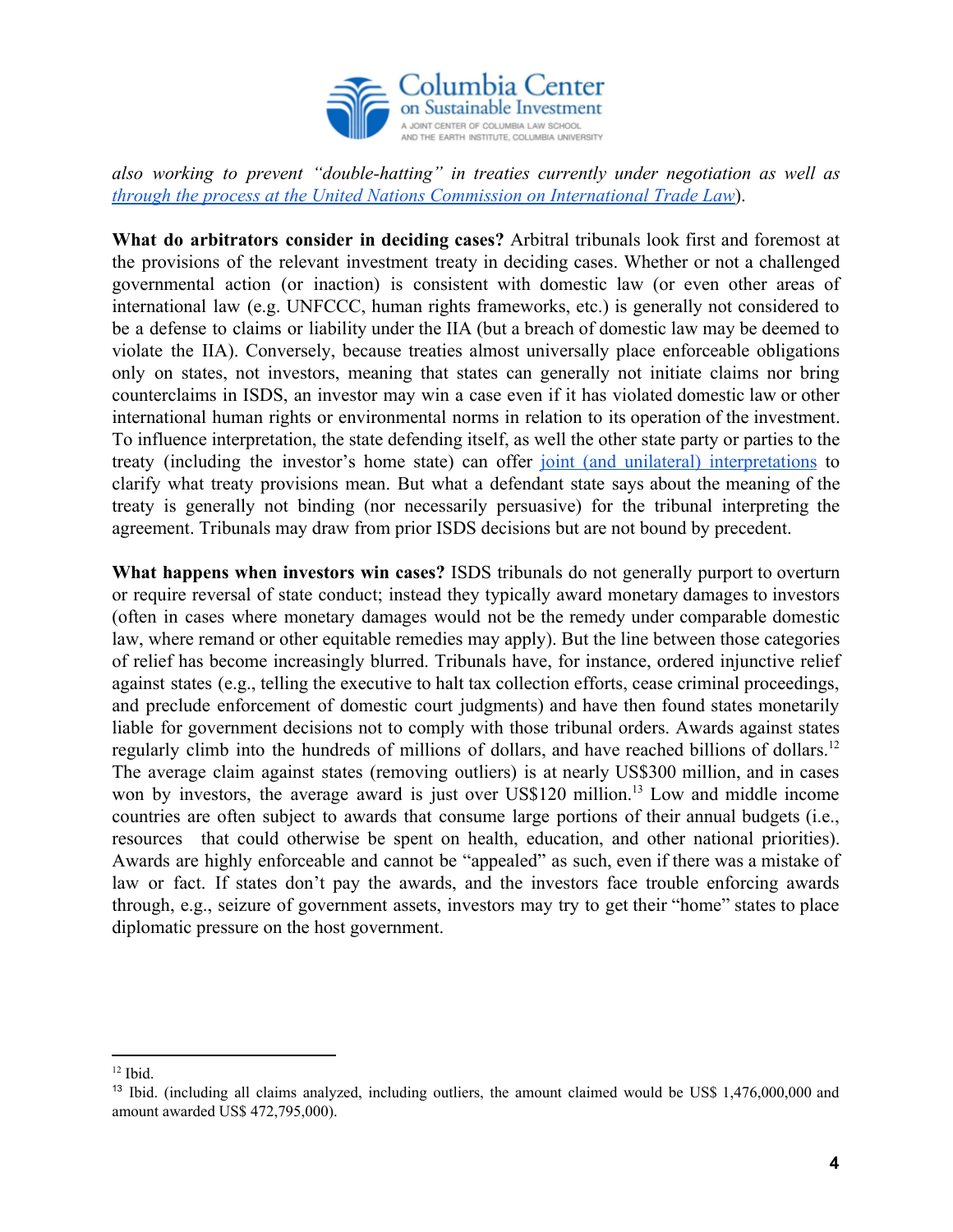

**What are costs to states of defending against these claims?** The average ISDS proceeding costs \$5 million per side in legal and tribunal fees.<sup>14</sup> Complicated cases can cost more. For states defending multiple claims in short order, these fees can add up -- consider [Colombia,](https://investmentpolicyhub.unctad.org/ISDS/CountryCases/45?partyRole=2) where 11 [cases \(and counting\) have been filed since 2016.](https://investmentpolicyhub.unctad.org/ISDS/CountryCases/45?partyRole=2)

Moreover, there is some [evidence](https://www.jstor.org/stable/23016160?seq=1#page_scan_tab_contents) that the mere filing of an ISDS claim can inflict reputational harm to host countries, reducing their attractiveness as destinations for foreign direct investment. 15

**What is "Third-Party Funding" and why does it matter?** Financial firms increasingly fund and even recruit investors to bring ISDS cases, covering the claimants' legal costs in exchange for a stake in potential awards. This raises [additional](http://ccsi.columbia.edu/work/projects/third-party-funding-in-investor-state-dispute-settlement/) questions, including whether the introduction of third-party funding leads to an increase in overall claims, an increase in frivolous claims, alters win-loss ratios, impacts legal outcomes and overall development of the law, and has broader effects on international flows of capital and taxation of that capital. Moreover, while third-party funding in claims against governments is currently almost entirely unregulated in investment arbitration, the US government, for example, with the US Anti-Assignment of Claims Act,  $16$  prohibits "a transfer or assignment of any part of a claim against the United States Government or of an interest in a claim," as well as "authorization to receive payment for any part of the claim." There are exceptions, such as permitting interest in claims to be transferred *after* they have been determined to be valid and *after* the amount owed has been decided. The Anti-Assignment aims to serve several policy objectives:

first, to prevent persons of influence from buying up claims which might then be improperly urged upon Government officials; second, to prevent possible multiple payment of claims and avoid the necessity of the investigation of alleged assignments by permitting the Government to deal only with the original claimant; and third, to preserve for the Government defenses and counterclaims which might not be available against an assignee. $17$ 

Those policy objectives are not protected under the current laissez-faire approach to third-party funding in ISDS.

### **What now? Approaches to reform:**

<sup>&</sup>lt;sup>14</sup> Ibid; Matthew Hodgson, 'Costs in Investment Treaty Arbitration: The Case for Reform' in Jean E. Kalicki and Anna Joubin-Bret (eds), *Reshaping the Investor-State Dispute Settlement System: Journeys for the 21st Century* (Brill 2014) 756; Behn & Daza (n 10).

<sup>15</sup> Todd Allee & Clint Peinhart, 'Contingent Credibility: The Impact of Investment Treaty Violations on Foreign Direct Investment' (2011) 65 Int'l Organization 401 (calculating drops in FDI associated with even ultimately unsuccessful claims); *but see* Andrew Kerner and Krzysztof Pelc, 'Do Investor State Disputes Harm FDI?' (2019) Working paper, McGill University.

<sup>16</sup> 31 USC § 3727

<sup>17</sup> *Kingsbury v. United States* [1977] 563 F.2d 1019, 1024.